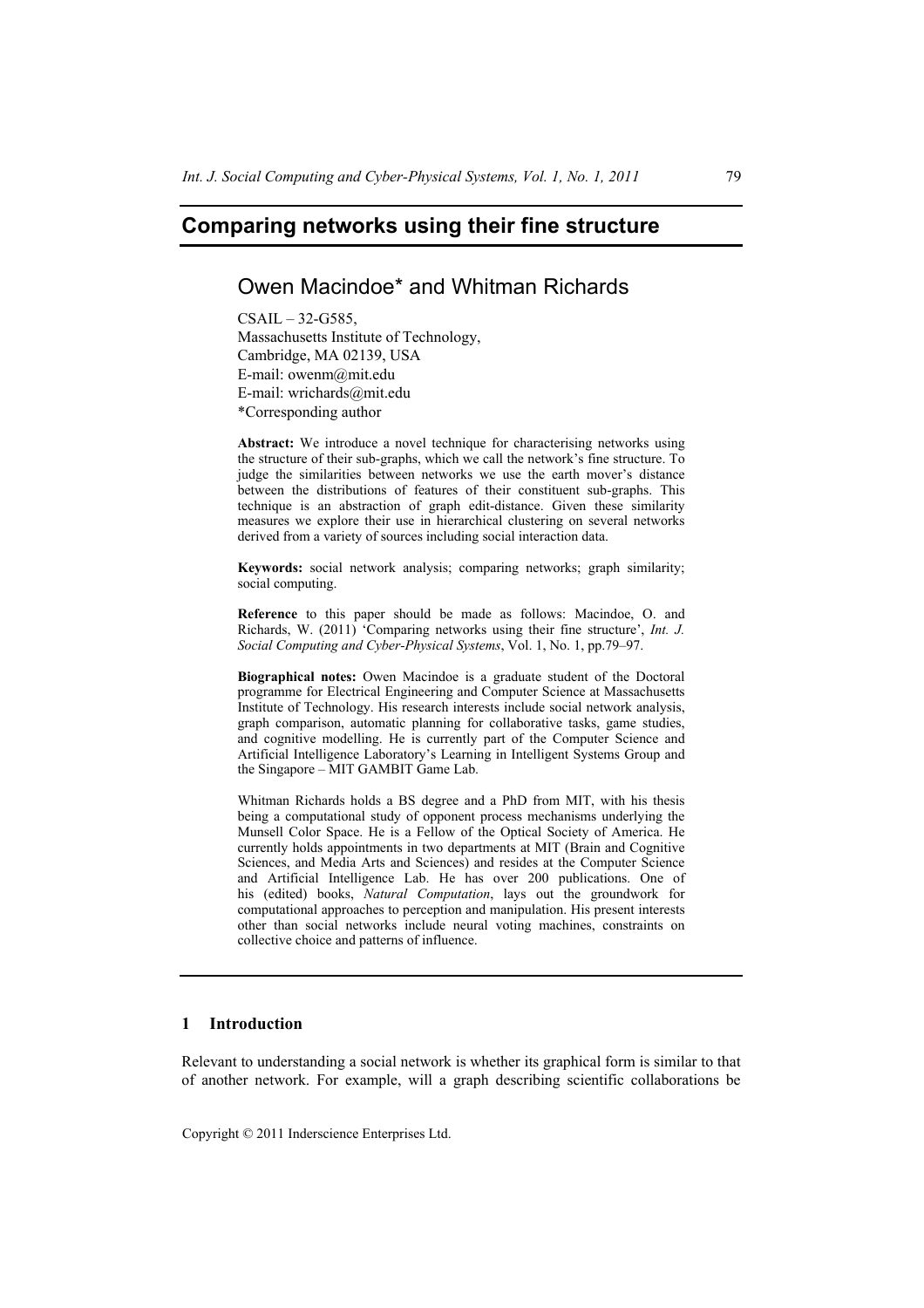similar to the graph of an e-mail network engaged in the development of Linux? Alternatively, we may have a theory of the graphical form of optimal organisational structure, and want to know how much an actual example deviates from this ideal. In both cases, we need to be able to judge graph similarity.

Consider two graphs *G* and *H* that are identical, except for a single edge absent in *H*. A natural way to think about judging their similarity would be to count the minimum number of changes that would have to be made to transform one graph into the other. This count is called the edit-distance and allows us to judge that a third graph *F*, missing two edges relative to *G*, is less similar to *G* than *H* is to *G*. Unfortunately, the problems with edit-distance are twofold. First, there are many possible kinds of edit operations, including edge rotation, edge addition and subtraction, and vertex addition and subtraction, and it is not clear how to weight these changes against one another. Additionally, to judge that an operation has in fact transformed one graph into the other involves solving the graph isomorphism problem, which has no known general polynomial time solution. It is clear that we will have to accept some level of approximation in any similarity measure for the sake of tractability.

We first briefly review previous attempts to overcome these problems and then present our own solution. We introduce a novel representation for graphs, which makes use of the distribution of structural features of their constituent sub-graphs, which we call a graph's fine structure. Using this representation we define graph similarity to be the earth mover's distance between these feature distributions and demonstrate that this abstraction yields sensible results under random graph permutation. We then go on to use this similarity measure to perform hierarchical clustering on a selection of networks, including social, neural, and semantic networks. Finally, we discuss the influence of a graph's generative process on graph similarity and discuss uses of our measure in investigating these processes.

#### **2 Previous work**

Some researchers have approached graph similarity using spectral analysis, where edit-distance is approximated by the difference in the spectrum of Eigenvalues between the laplacians of graph adjacency matrices (Peabody, 2002; McWherter, 2001). This was demonstrated in Peabody (2002) by cloning graphs, randomly permuting their copies, and showing that their spectral distance increases as a function of the amount of permutation. This technique has two weaknesses however, the first being the existence of isospectral graphs, which share Eigenvalues despite having quite different topological structure and therefore can erroneously be judged similar. The second is the difficulty of interpreting graph spectra as an abstraction of social phenomena. Ideally for the social network domain, we would like to design a similarity measure that judges graph similarity based on some set of features we suspect to be socially relevant.

Other related research includes *p*\* models, graph kernels, and motif analysis. *p*\* approaches to social network analysis typically attempt to fit the parameters of a class of exponential density functions, describing the probabilities of structures occurring within a graph, to empirically observed social graphs. These parameters can then be compared across graphs to judge their structural similarity (Anderson et al., 1999). Graph kernels are a broad class of functions that map graph features to points in high dimensional inner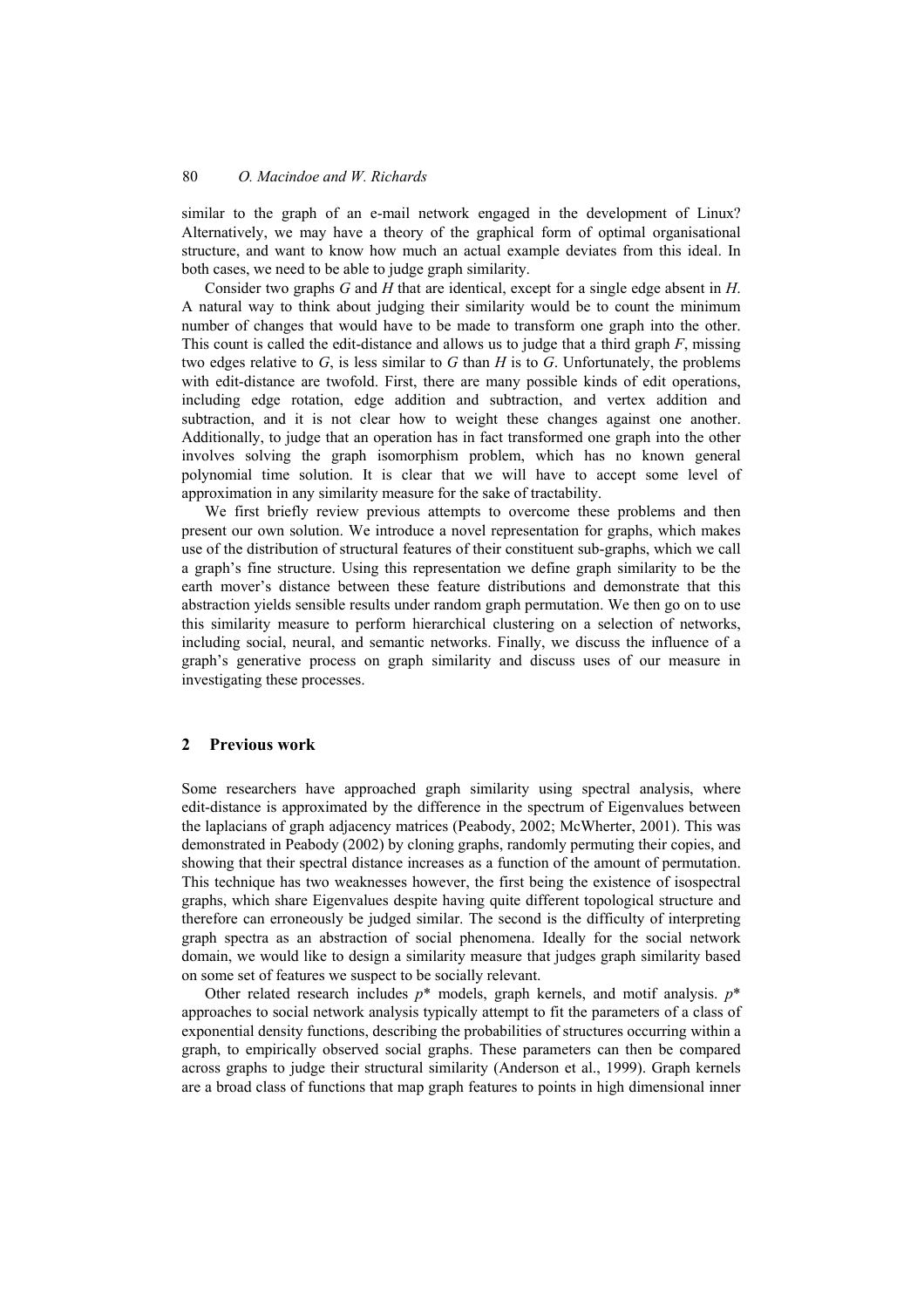product spaces, making them amenable to classification techniques such as SVMs (Shervashidze and Borgwardt, 2009; Borgwardt, 2007).

Motif analysis (Milo et al., 2002; Stoica and Prieur, 2009) computes the frequency of the occurrence of small sub-graphs, called motifs, and uses this analysis to judge the significance of the appearance of these motifs by comparison with their frequency in Erdős-Rényi random graphs. This work implicitly defines a similarity measure based on a comparison of motif frequencies. A key question for this approach is what is the right choice of motifs? If motifs are too large then the graph isomorphism problem arises again. If they are too small and numerous, then the high dimensionality of the feature space becomes unwieldy. What justifies a particular choice? Additionally, could some motifs be collapsed together into a single class of graphs, such as complete graphs or other special forms for the purposes of judging similarity? These considerations are part of the motivation for the *LBD* graph representation that we present in the next section.

## **3 The LBD representation**

There are many possible choices for features that can abstractly represent the structure of a graph (Milo et al., 2002; Newman, 2003; Read and Wilson, 1998). For this work, we have chosen a triple of features, first introduced in Richards and Wormald (2009), that has some social relevance. These features are characterised as *leadership* (*L*), *bonding* (*B*), and *diversity* (*D*). We will use *LBD* triples to represent undirected graphs as points in *LBD* space.

#### *3.1 Leadership*

Leadership, introduced in Freeman (1978), is a measure of the extent to which the edge connectivity of a graph is dominated by a single vertex. It is given by equation (1), in which *n* is number of graph vertices and  $d_i$  is the degree of vertex *i*. It is a normalised difference between the degree of the highest degree vertex and each other vertex in the graph. Leadership is maximal (i.e., 1) in a star graph (one vertex of degree  $n - 1$  with all other vertices of degree 1) and zero for regular graphs with all vertices having the same degree (e.g., a complete graph or a ring). In a social network, a high leadership indicates that a small number of people are connected to a much larger proportion of others than the average group member, whereas a low leadership indicates that most people are equally connected.

$$
L = \frac{\sum_{i=1}^{n} (d_{\max} - d_i)}{(n-2)(n-1)}
$$
(1)

#### *3.2 Bonding*

Bonding, given by equation (2), measures triadic closure in a graph. It is the ratio of length three paths in a graph to length two paths and is one of several measures called clustering coefficient in the literature (Wasserman and Faust, 1994). The motivation behind bonding is that this ratio measures the proportion of triadic closures that actually exist in a graph relative to the number that could exist, but are missing an edge. Bonding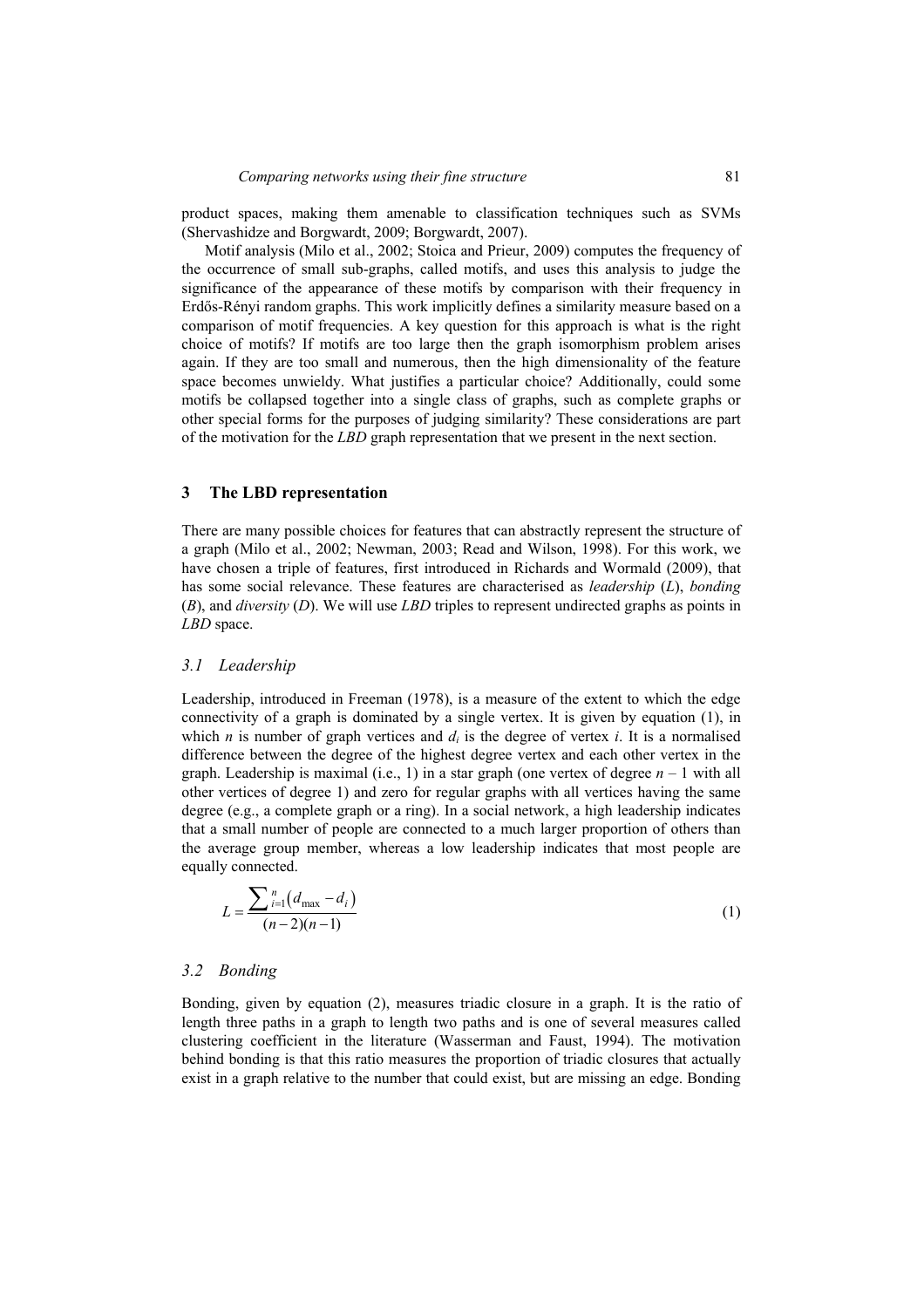is maximal (i.e., 1) for a complete graph, but zero for any graph with no triangle sub-graphs (e.g., trees or bipartite graphs). In a social network, a high bonding means that if two people are linked to a third person, then it is likely that they are also linked to one another. Where edges represent friendship for example, a high bonding means that if two people are mutually friends with a third person, then they are also likely to be friends with one another

$$
B = \frac{6 \times (\# \text{ triangles})}{\# \text{ length\_two\_paths}} \tag{2}
$$

#### *3.3 Diversity*

Diversity, given by equation (3), is a measure based on the number of edges in a graph whose end vertices are not adjacent, and hence are disjoint. We call such end vertices disjoint dipoles. The maximum number of disjoint dipoles for any graph of order n is the maximum number of four cycles in a graph of the same order. This maximal count is used as a normalising factor. The square root of the ratio scales the measure into a range similar to *L* and *B* (see Richards and Wormald, 2009, for details.)  $D = 0$  for  $n \le 4$  and possible values lie in the range [0, 1]. Diversity is high in graphs which are not densely connected, such as bipartite graphs, but also in graphs where separate graph regions are joined by a relatively small number of bridging edges. In a social network, a high diversity indicates that separate communities exist, where people from one community have no direct ties with people in another, whereas a low diversity indicates that people are generally all connected to one another.

$$
D = \sqrt{\frac{\# \text{ disjoint\_dispoles}}{\left(\frac{n}{4}\left(\frac{n}{2} - 1\right)\right)^2}}
$$
(3)

Taken together, *L*, *B*, and *D* summarise a graph's structure along three socially relevant dimensions. Plotting graphs in this space is a first step in determining which graphs are similar to one another. An abstract measure of the similarity of two graphs would then be the inverse Euclidean distance between two graphs in this feature space. We return to this idea in Section 6.

## **4 The** *Lbd* **simplex**

Given the *LBD* scores of a graph we can plot its position in a feature space, with *L*, *B*, and *D* scores being orthogonal axes. For ease of visualisation, however, we make use of a 2D slice of the 3D feature space. We first compute a graph's normalised *L*, *B*, and *D* scores, which we call *l*, *b*, and *d* respectively, by dividing each score by the sum of the three. This means a graph's *lbd* triple is a projection to a point on a two-simplex, which we call its simplex representation. A point in the centre of the simplex shows that the graph it represents is balanced along the three dimensions, whereas a point that is closer to a vertex of the simplex is dominated by a particular feature. See also Richards and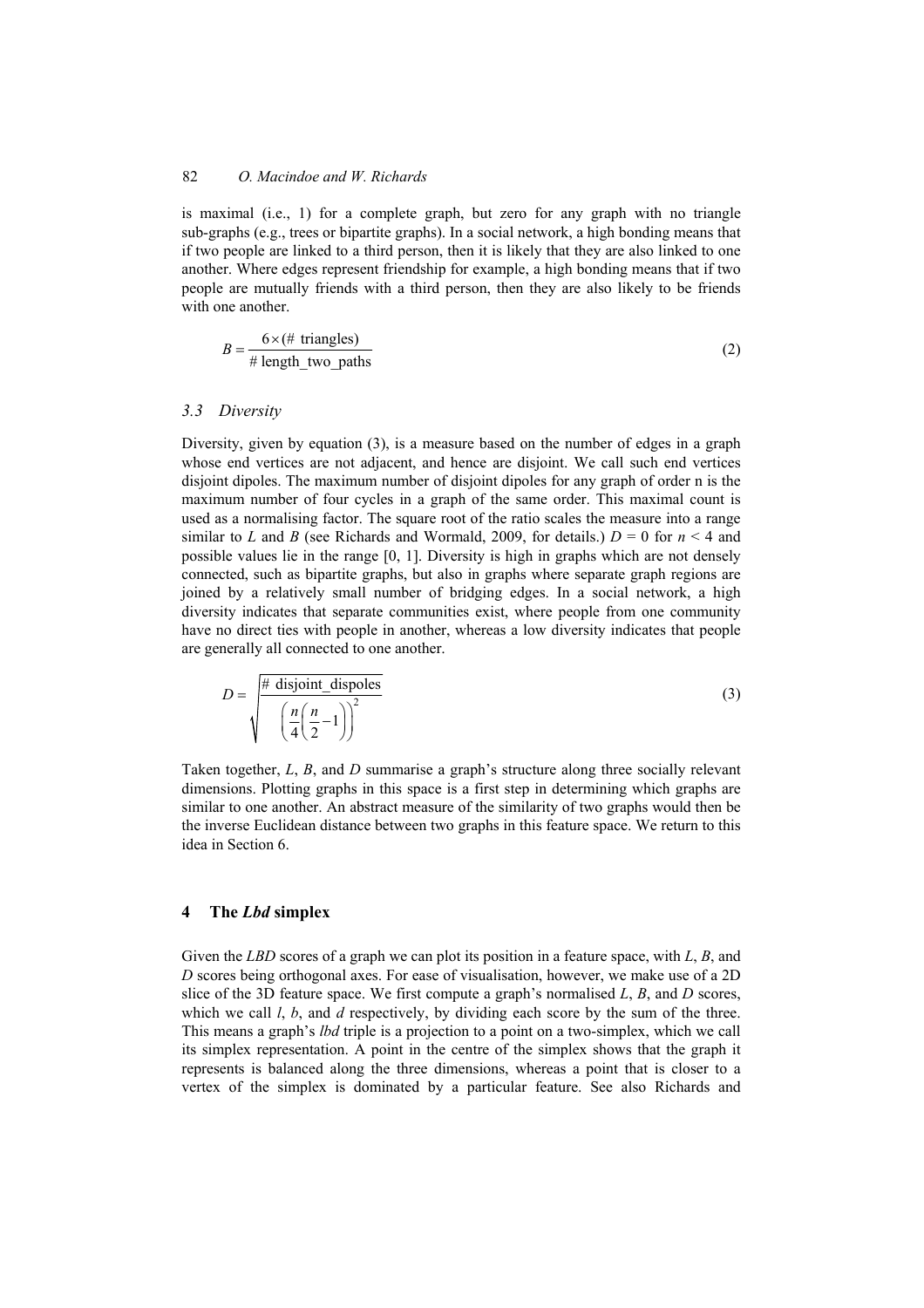Macindoe (2010b) for an alternative visualisation that encodes *LBD* scores as colours in RGB space.

Figure 1 shows the *lbd* position of the networks analysed in this paper, as well as some graphs with well known structures. Points in the simplex are coloured according to their position in *lbd* space, with the red, green, and blue colour components corresponding to *l*, *b*, and *d* respectively. The two loci shown on the left of the simplex show the range of *lbd* scores that result from different parameter settings of Erdős-Rényi random graphs and Watts-Strogatz small world graphs with 300 vertices and density and rewiring parameters respectively in the range [0.2, 0.8]. The locus on the right shows the range of *lbd* scores for 300 vertex scale free graphs generated using the Barabasi-Albert preferential attachment model with the parameter setting for the number of edges added with each new node ranging from 2 to 8. The social networks analysed cover the upper right space in the simplex between these loci and notably do not fall in the same regions as these models. The majority of the networks analysed cover a restricted region in the simplex, yet it is possible to construct graphs whose *lbd* scores fall in other regions of the simplex (Richards and Macindoe, 2010a).





Note: Here, to clarify, their positions are projected onto the (1, 1, 1) plane (i.e., the *lbd* simplex).

#### **5** *LBD* **distributions**

The *LBD* and *lbd* representations of a graph gives concise summaries of properties of the graph as a whole. But consider the case of a graph with multiple topologically distinct regions, an extreme example of which might be a series of cliques joined together in a chain by bridging edges. The cliques and their links would constitute a smaller scale structure, which we loosely call the graph's 'fine structure'. We would ideally like our representation to be fine grained enough to distinguish between this kind of graph and another graph without this fine structure that happens to map to the same *LBD* value or has the *LBD* scores in the same relative proportions, and hence the same *lbd* scores. More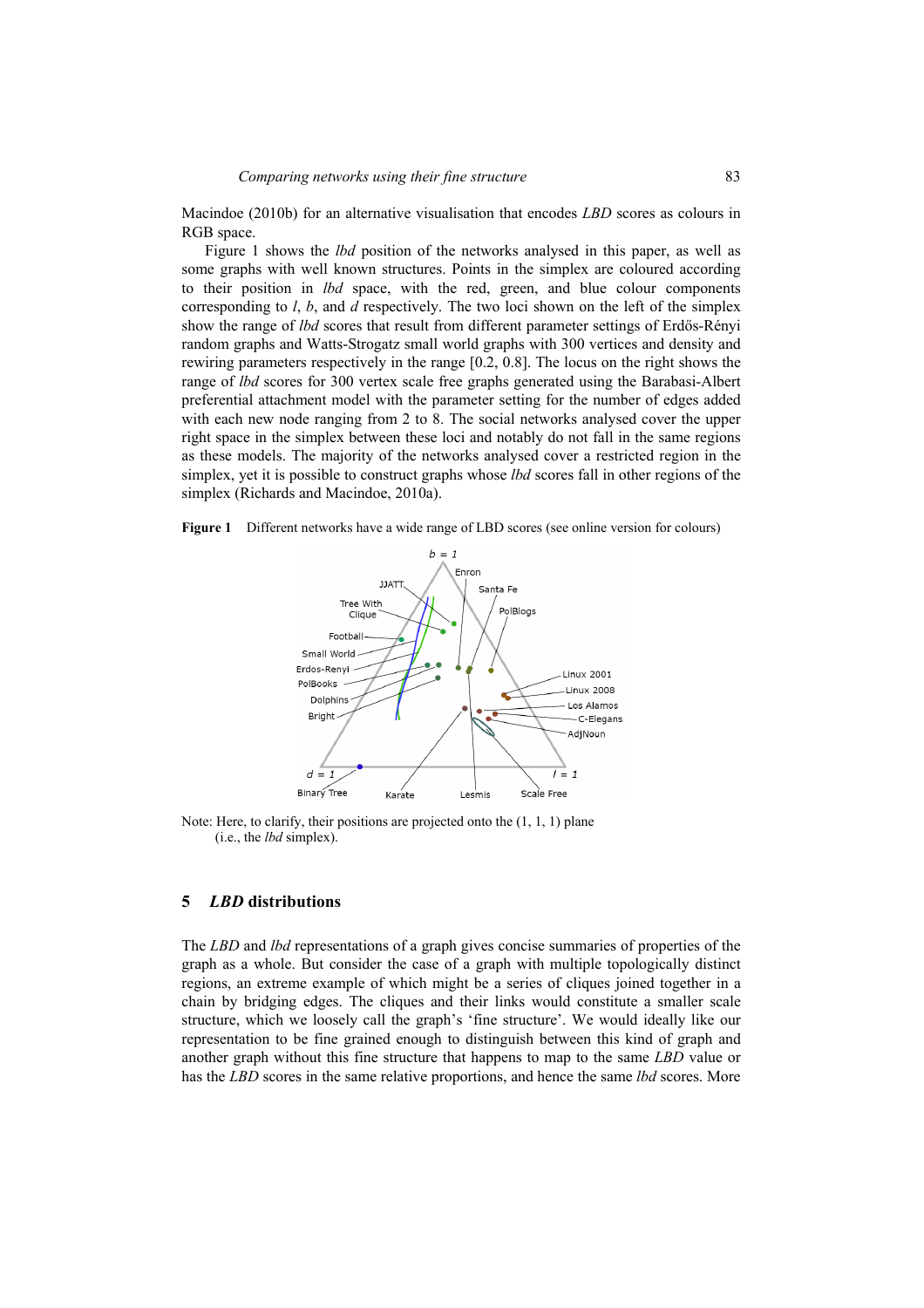generally, we would like a representation that reveals features of the fine structure of a graph and can answer such questions as whether the local sub-graphs centred on any given vertex in the graph are homogenous or heterogenous across the full graph. The graph described above is an example of a graph with heterogenous fine structure, whereas a ring is an example of a homogenous graph.

We represent the fine structure of a graph as the distribution of *LBD* values of its constituent sub-graphs. Specifically, a graphs' *LBD* distribution is a normalised histogram of the *LBD* scores of all the induced sub-graphs centred on each of its vertices. These distributions have a scale parameter, namely the radius of the sub-graphs, which controls the coarseness of the analysis. For example, to compute the radius 1 *LBD* distribution for a graph, we iterate over every vertex in the graph, computing an *LBD* score for the induced sub-graph formed by the vertex, its neighbours, and all the edges connecting them. Normalising the histogram counts by the size of the graph then yields a distribution over *LBD* scores. Note that as the radius of the *LBD* distribution approaches the diameter of the graph, the histogram will converge to a spike on the *LBD* score of the full graph, since in the limit each induced sub-graph will contain all of the graph's vertices and edges.

The *LBD* distribution can be thought of as an abstraction of the distribution of motifs produced by motif analysis. Any given motif has an associated *LBD* value, but some motifs may map to the same value; for instance all star graphs, regardless of size, map to  $L = 1$ ,  $B = 0$ ,  $D = 0$ . The LBD distribution then is akin to a motif distribution which generalises across classes of motif based on their *LBD* score.





Notes: The asterisk indicates the *lbd* location for the full graph (i.e., radius is now the diameter of the graph). The histograms show the frequencies of the parameters, given on the abscissa.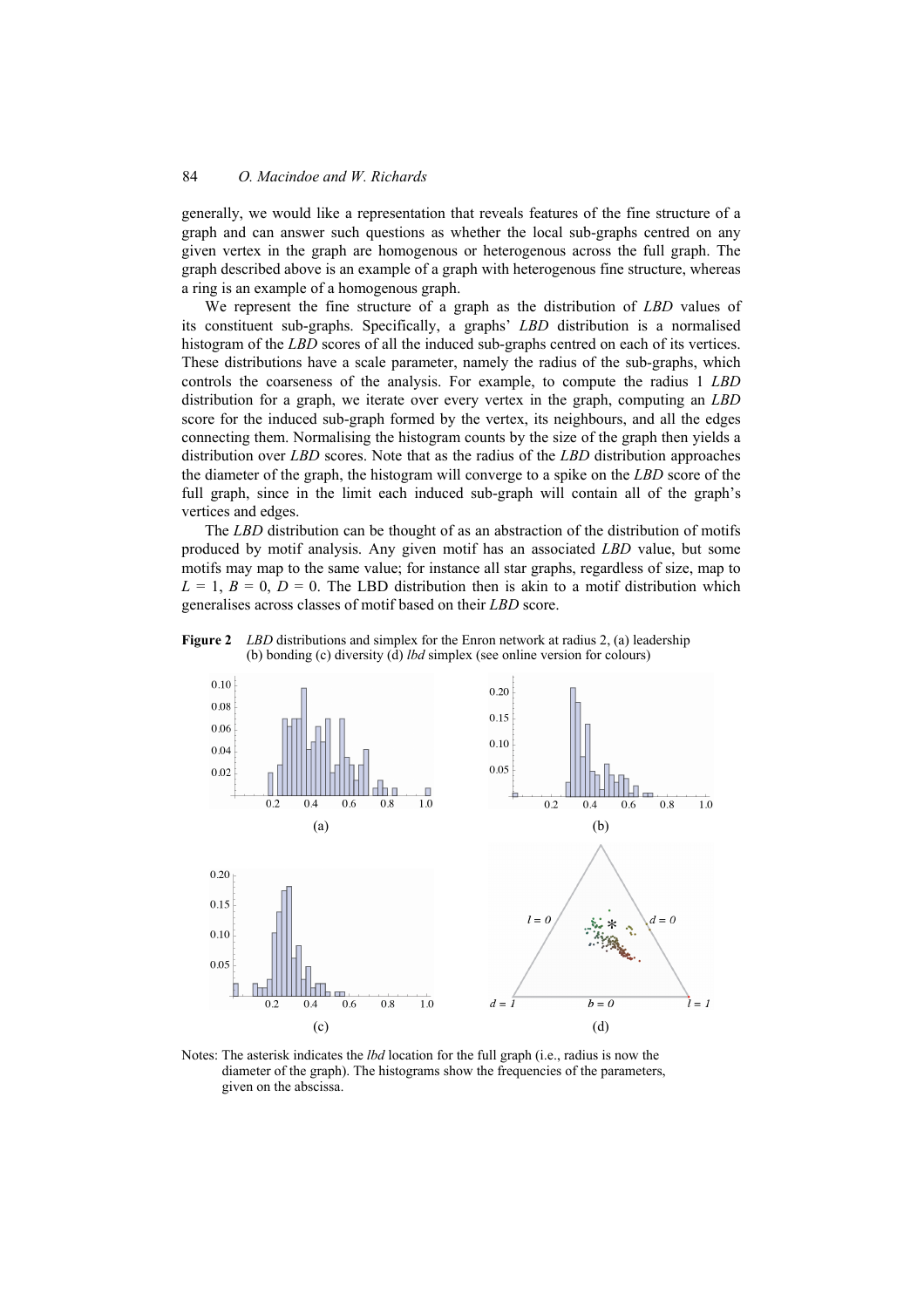

**Figure 3** *LBD* distributions and simplex for the Linux-2008 network at radius 2, (a) leadership (b) bonding (c) diversity (d) *lbd* simplex (see online version for colours)

Notes: The asterisk indicates the *lbd* location for the full graph (i.e., radius is now the diameter of the graph). The histograms show the frequencies of the parameters, given on the abscissa.

Figures 2 and 3 show the radius 2 *LBD* distributions for two e-mail exchange networks. The first is extracted from the Enron e-mail dataset collected a part of the CALO project (Cohen, 2009). Each vertex is an e-mail address in the dataset and an edge links two vertices if the e-mail addresses both sent at least one e-mail to each other. E-mail addresses that only sent and never received or vice-versa were not included. The second comes from an analysis of Linux kernel mailing list traffic in January of 2008 compiled by Gnawali (2009). Here, each vertex is again an e-mail address, with some e-mail aliases being collapsed into a single vertex. An edge again indicates that at least one e-mail was exchanged each way between the two addresses. From the distributions in the two figures we can see that the sub-graphs comprising the Linux graph tend to have higher leadership scores, but lower bonding scores than those in the Enron graph. For Linux, this suggests that locally, people tend to communicate with highly connected individuals rather than directly with others in their neighbourhood. For Enron, the marginally higher bonding suggests more direct communication between people in local neighbourhoods and the lower leadership indicates there are fewer people who are involved in a disproportionately large number of different e-mail conversations than is the case with Linux. The higher diversity score in the Enron graph suggest a somewhat more fractured local graph structure, which together with the higher bonding is indicative of more groups of people who largely do not correspond with each other, being joined by a small number of common members. This makes sense for an organisation such as Enron where team members might e-mail one another and managers or team leaders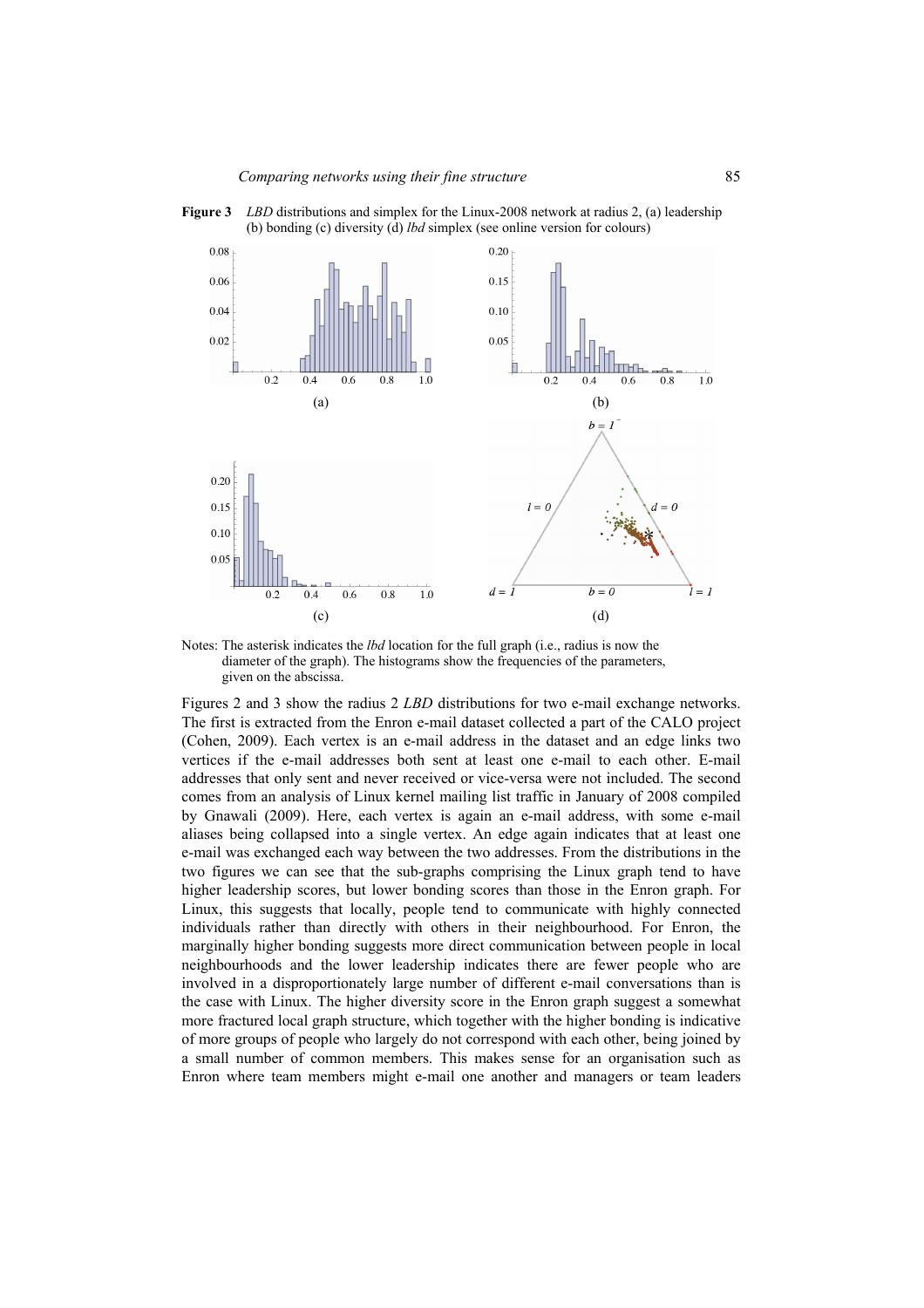serve as communication bridges between teams. It is interesting that the full graph *LBD* score for the Linux graph is close to its radius 2 cloud of points in the simplex, whereas this is not the case for Enron. This demonstrates how in some cases the fine structure of a graph can be quite different from the structural features of the graph considered as a whole.

**Figure 4** Visualisation and *lbd* simplexes for the football network at radii 1 and 2, (a) the football network (Girvan and Newman, 2002), note the clustering of teams into local competitions (b) radius 1 (c) radius 2 (see online version for colours)





LBD distributions can look dramatically different across different radii. Figure 4(a) shows a highly structured graph of football matches between division IA colleges in Fall of 2000 compiled by Girvan and Newman (2002), in which each vertex is a team and each edge is a match. The general structure is that local teams play one another, forming small bonded sub-graphs, and then their winners play one another, linking the sub-graphs. Figures 4(b) and (c) show the distribution of *lbd* values at radius 1 and radius 2. At radius 1, we can see that a large proportion of the graph is composed of sub-graphs with one or two vertices whose degree is higher than the rest of the vertices in the sub-graph. These vertices are division winners and their influence can seen in the mid to high range leadership values in the simplex. As is typical of radius 1 sub-graphs, diversity scores tend to be low. This tells us that when we look at just the sub-graph of a team and the teams that they have played against, there are one or two teams that have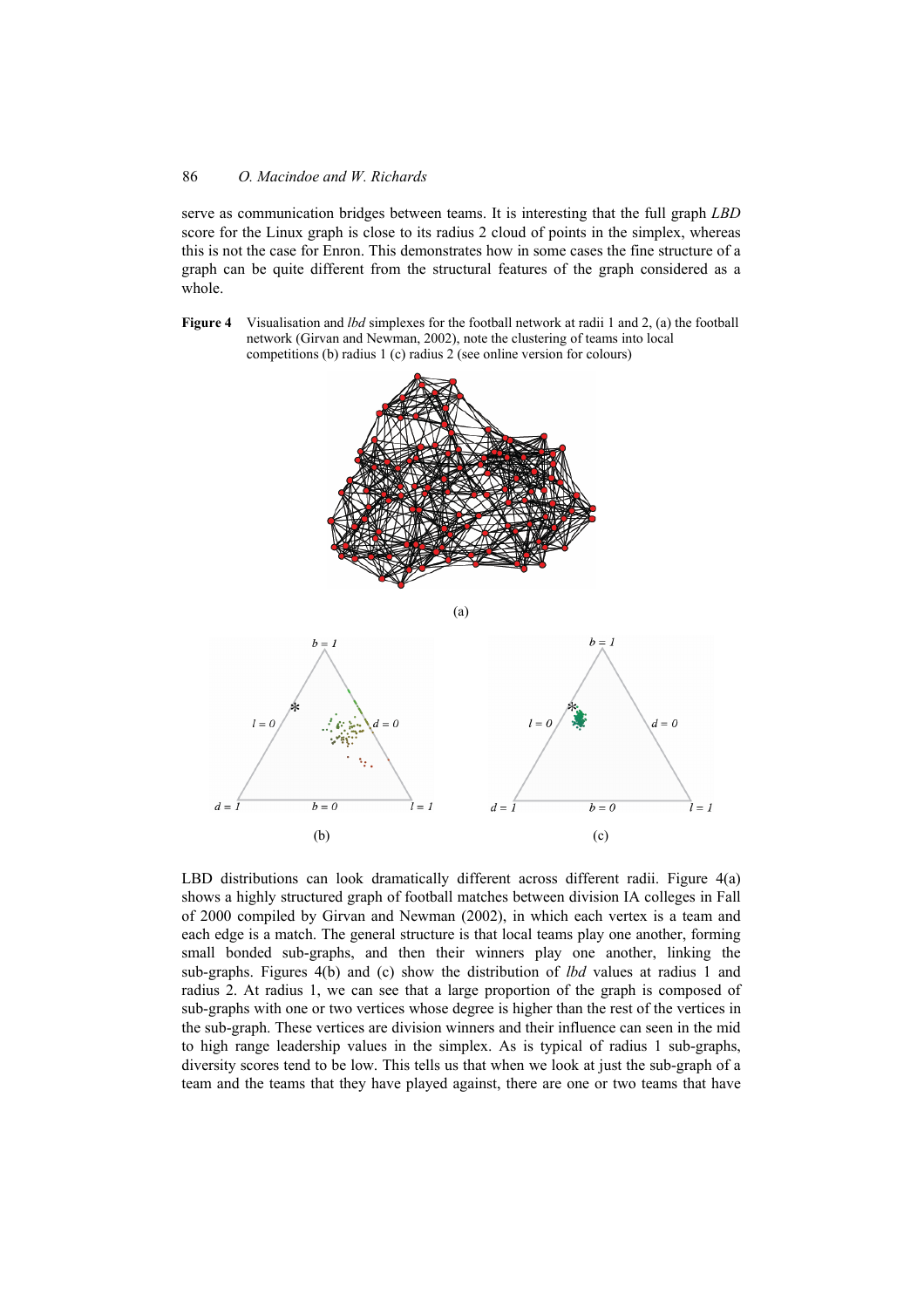played more games and that most teams have played games against opponents within their own local competition. At radius 2, there is a dramatic shift. Since the graph has a low diameter, radius 2 neighbourhoods include most of the graph, leading to a convergence in *lbd* scores. Leadership scores become much lower, because now most sub-graphs include most division winners which compete with one another in degree. Diversity also rises as different divisions are linked by the winners of those divisions playing one another. At higher radii, the point cloud converges towards the asterisk, which shows the full graph *lbd* score.

By way of contrast, Figure 5 shows associations between actors involved in terrorist attacks in Southeast Asia drawn from the John Jay and Artis Transnational Terrorism Database (Atran et al., 2008). Note that both the graph and simplex visualisations show a range of different structures in the network's local neighbourhoods, ranging from tightly connected groups to loose associations of individuals, but also that the distribution of *lbd* scores changes more slowly across radii than the Football network due to the large diameter of the network.

**Figure 5** Visualisation and *lbd* simplexes for the JJATT network at radii 1 and 2, (a) the JJATT network (Atran et al., 2008) contains a diverse spread of sub-networks (b) radius 1 (c) radius 2 (see online version for colours)

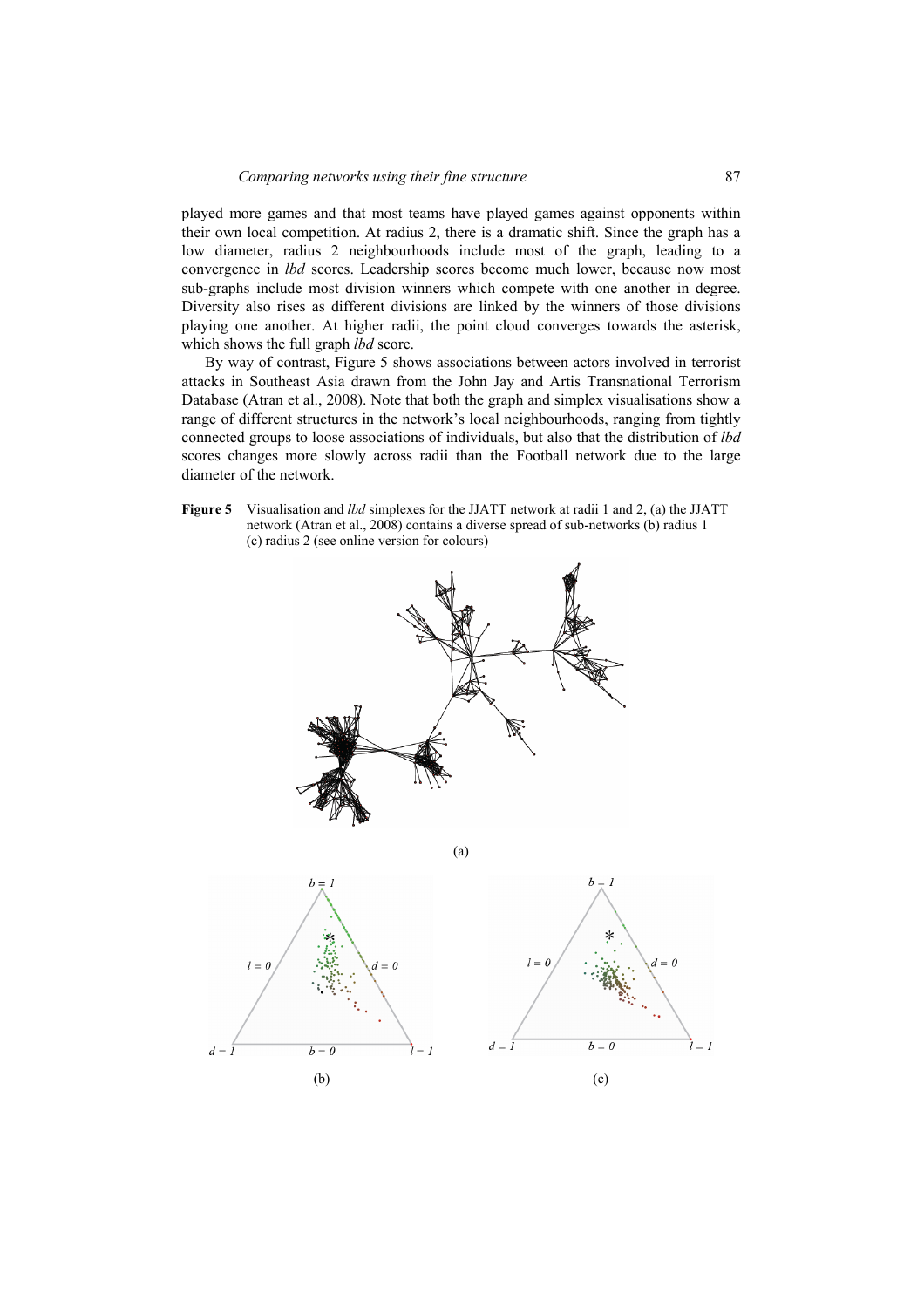### **6 Comparing graph fine structure**

Since the *LBD* distribution of a graph summarises its fine structure we can compare the *LBD* distributions of two graphs to judge their similarity. In performing this comparison, there are some choices and tradeoffs to be made. The first is what radius to consider for the distributions. For much social network analysis, researchers are interested in ego-centric sub-graphs within a social network, which corresponds to a radius 1 analysis, or perhaps radius 2 if they are interested in an analysis of the structure of the sub-graphs including friends of friends. From our experiments, the most interesting results come from analysis at these two radii, particularly radius 2, at which sub-graphs become large enough for diversity to be a significant factor.

An issue which was not mentioned in Section 5 is whether or not to make the *LBD* space discrete when computing distributions. *LBD* distributions were derived from counts of the occurrences of real valued *LBD* scores for sub-graphs. However, for the purposes of ease of comparison we may wish to bin *LBD* values within discretised regions. The choice of the granularity of this discretisation will impact any comparison, since coarser discretisations may place distinct points in the same bin. We chose a compromise between abstraction and fidelity by discretising *LBD* space into 0.2 unit length cubes with the result that some graphs may be judged more similar than in the non-discretised case. Our results suggest however that the discretisation process does not introduce an unreasonable amount of noise.

Another concern relates to the question of what kind of comparison of fine structure we want to make. Our construction of *LBD* distributions weights each discretised *LBD* region's contribution in the representation by the proportion of sub-graphs that fall into that region. An alternative construction would be simply a vector of *LBD* values occurring in the graph. The distinction here is that in the former representation proportion is important, whereas in the latter mere presence is important. Consider for instance the case where two graphs were being compared and our criterion for similarity were whether one is a sub-graph of the other, larger graph. In this case, perhaps the presence-based representation may be more appropriate for comparison than our proportional representation. This consideration makes clear that in comparing *LBD* distributions we are comparing the relative proportions of the features of the graphs' fine structure. An upshot of this approach is that because we normalise the distribution, a comparison between two graphs of different sizes is possible, whereas in a presence-based representation this would add complications.

We begin our fine structure comparison by choosing a sub-graph radius, *r*, and computing histograms, with bin sizes of 0.2, of the *LBD* scores of the radius *r* induced sub-graphs in each graph. We then normalise the counts of the histogram bins by dividing by the number of vertices in each graph, yielding two *LBD* distributions. We compute the earth mover's distance (Pele and Werman, 2008, 2009; Rubner et al., 1998) between these two distributions using Euclidean distance as the ground distance. Finally, we normalise by the maximum distance in the discretised space and subtract the result from 1 to yield a similarity measure in the range [0, 1]. To demonstrate that this similarity measure produces intuitively plausible results, we followed the example of Peabody (2002) and computed the similarity of a variety of graphs to permutations of themselves. We used this technique on a set of graphs from a number of sources and modelling a wide variety of phenomena, from social networks and e-mail traffic to football match-ups and neural networks. Table 1 gives an overview of the graphs included in the analysis,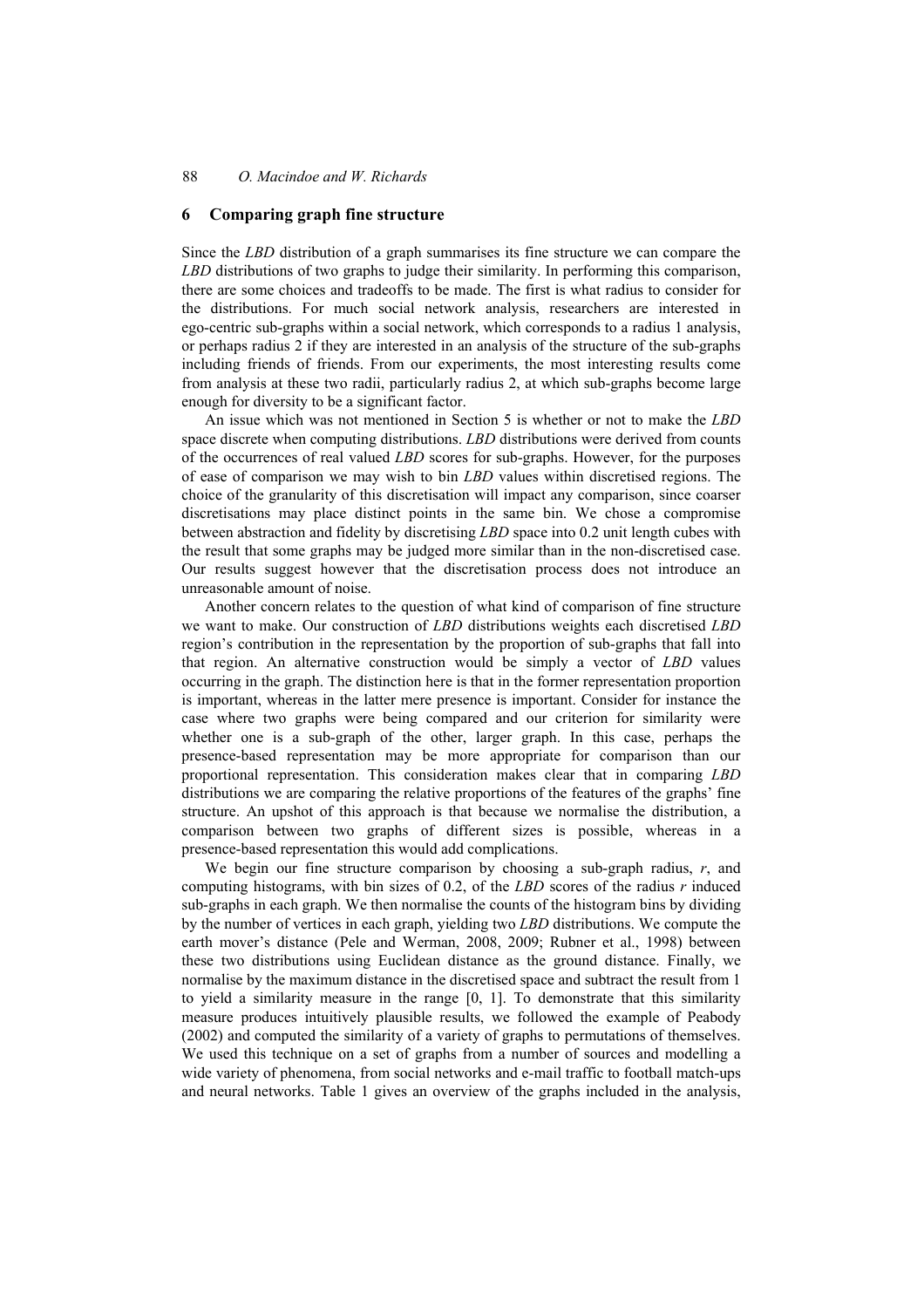showing the number of vertices  $(|V|)$ , edges  $(|E|)$ , edge probability  $[P(E)]$ , characteristic path length (*CPL*), diameter, and full graph *LBD* scores. Three artificial graphs not used in the analysis are included in the table for the sake of comparison; a binary tree, a small tree with a clique attached to one leaf, and an Erdős-Rényi random graph with a density parameter of 0.09. Where graphs originally contained directed or weighted edges, these were converted to unweighted and undirected edges, and this loss of structure must be kept in mind when interpreting the results of our analysis. To produce the permutations we chose a percentage of noise and randomly permuted that proportion of edges in the original graph. The similarity as a function of permutation averaged over ten trials for a variety of graphs is plotted in Figure 6, which demonstrates, as hoped, that our similarity measure judges graphs to be less similar to their permutations as the degree of permutation increases. As a twist on this result we performed the same process on an Erdős-Rényi random graph with 115 vertices and edge probability 0.09. This is the top line in the plot, almost coincident with the top of the figure. The consistent high similarity score shows that permuting a random graph does not necessarily make it dissimilar to itself. This is because the construction of Erdős-Rényi random graphs with such an edge probability leads them to have characteristic fine structure properties, namely low leadership, low bonding, and high diversity. The effect of permuting a random graph is to transform it into another random graph with the same parameters. Note also that there is a lower bound for each graph on self-dissimilarity caused by permutation, which is related to how close the original graph's *LBD* distribution is to the region typical of Erdős-Rényi random graphs.

**Table 1** Vertices, edges, edge density, characteristic path length, diameter, and *lbd* scores for the analysed graphs

| Graph            | V     | E      | P(E)   | Diameter       | CPL     |
|------------------|-------|--------|--------|----------------|---------|
| Los Alamos       | 30    | 78     | 0.1793 | 4              | 2.0598  |
| Karate           | 34    | 78     | 0.1390 | 5              | 2.4082  |
| Dolphins         | 62    | 159    | 0.0841 | 8              | 3.3570  |
| Enron            | 143   | 623    | 0.0614 | 8              | 2.9670  |
| Santa Fe         | 116   | 174    | 0.0261 | 15             | 6.6576  |
| <b>JJATT</b>     | 263   | 998    | 0.0290 | 13             | 5.8750  |
| Linux 2001       | 302   | 749    | 0.0165 | 7              | 3.1614  |
| Linux 2008       | 447   | 2,122  | 0.0213 | 6              | 2.7919  |
| <b>Bright</b>    | 54    | 175    | 0.1223 | 5              | 2.5947  |
| Lesmis           | 77    | 254    | 0.0868 | 5              | 2.6411  |
| PolBooks         | 105   | 441    | 0.0808 | 7              | 3.0788  |
| Adj-Noun         | 112   | 425    | 0.0684 | 5              | 2.5356  |
| Football         | 115   | 613    | 0.0935 | $\overline{4}$ | 2.5082  |
| C-Elegans        | 297   | 2148   | 0.0489 | 5              | 2.4553  |
| PolBlogs         | 1,490 | 16,715 | 0.0151 | 8*             | 2.7375* |
| Binary tree      | 127   | 126    | 0.0157 | 12             | 8.3510  |
| Tree with clique | 62    | 496    | 0.2623 | 10             | 5.2512  |
| Erdős-Rényi      | 115   | 598    | 0.912  | $\overline{4}$ | 2.2632  |

Note: The asterisk indicates that the PolBlogs graph is not connected and the reported values are for its largest component.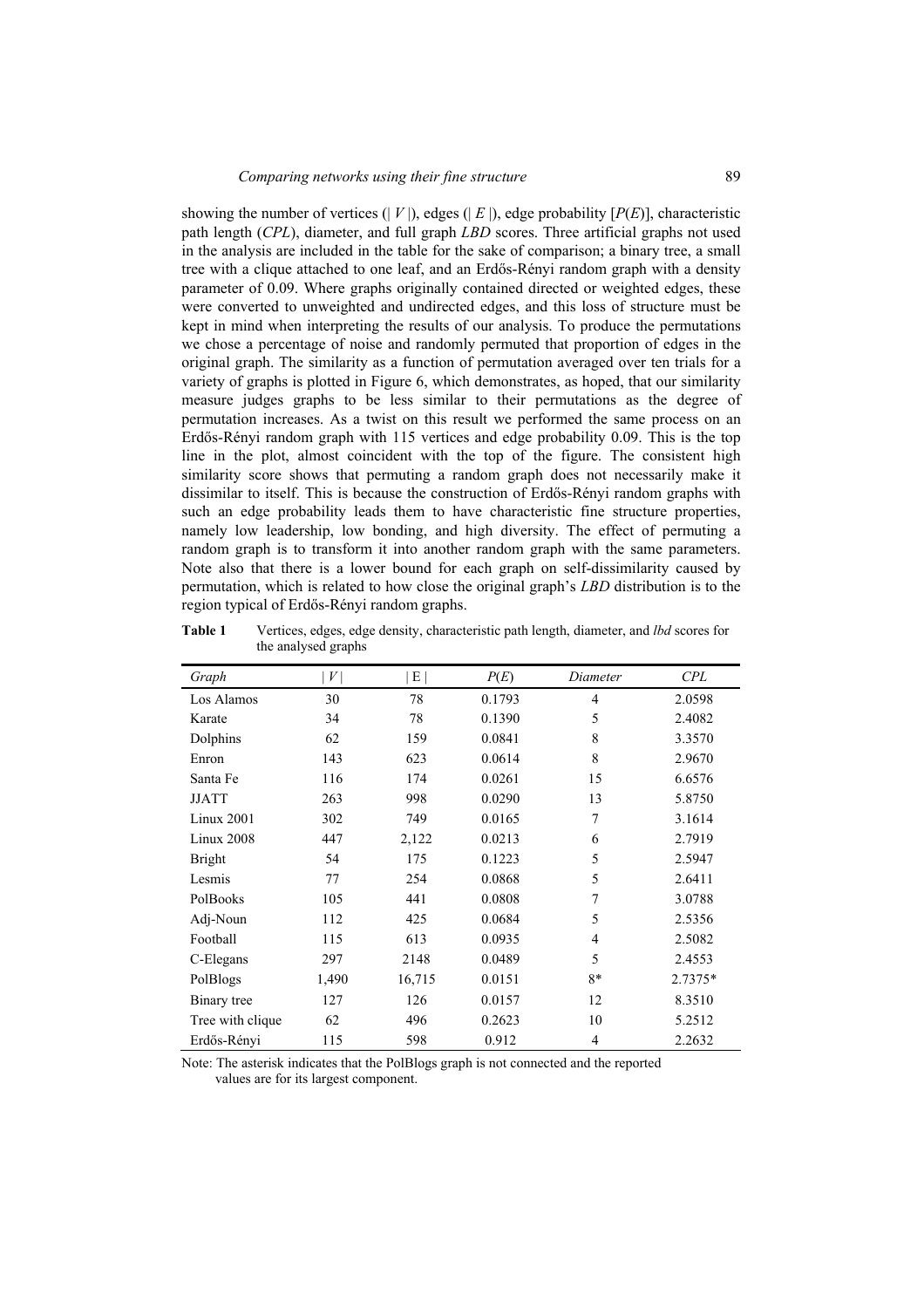| Graph            | L      | $\boldsymbol{B}$ | D       | <i>Type</i>   | Source                   |
|------------------|--------|------------------|---------|---------------|--------------------------|
| Los Alamos       | 0.6946 | 0.3683           | 0.2923  | Co-authorship | Palla et al. (2005)      |
| Karate           | 0.3996 | 0.2557           | 0.2402  | Social        | Zachary (1977)           |
| Dolphins         | 0.1164 | 0.3088           | 0.1959  | Social        | Lusseau et al. (2003)    |
| Enron            | 0.2377 | 0.3591           | 0.1455  | E-mail        | Cohen (2009)             |
| Santa Fe         | 0.1681 | 0.2200           | 0.0683  | Co-authorship | Girvan and Newman (2002) |
| <b>JJATT</b>     | 0.1362 | 0.4905           | 0.0744  | Social        | Atran et al. (2008)      |
| Linux 2001       | 0.2510 | 0.1534           | 0.0333  | E-mail        | Gnawali (2009)           |
| Linux 2008       | 0.3435 | 0.1929           | 0.0393  | E-mail        | Gnawali (2009)           |
| <b>Bright</b>    | 0.2257 | 0.3770           | 0.2634  | Semantic      | Palla et al. (2005)      |
| Lesmis           | 0.3972 | 0.4989           | 0.1755  | Literature    | Knuth (1993)             |
| PolBooks         | 0.1627 | 0.3484           | 0.1877  | Economic      | Krebs (2003)             |
| Adj-Noun         | 0.3799 | 0.1569           | 0.1320  | Semantic      | Newman $(2006)$          |
| Football         | 0.0120 | 0.4072           | 0.2355  | <b>Sports</b> | Girvan and Newman (2002) |
| C-Elegans        | 0.4066 | 0.1807           | 0.1106  | Neural        | White et al. (1986)      |
| PolBlogs         | 0.2210 | 0.2260           | 0.0327  | Citation      | Adamic and Glance (2005) |
| Binary tree      | 0.0082 | 0.0000           | 0.04355 | Artificial    | Macindoe (2010)          |
| Tree with clique | 0.2541 | 0.9945           | 0.2570  | Artificial    | Macindoe (2010)          |
| Erdős-Rényi      | 0.0768 | 0.0853           | 0.2110  | Artificial    | Macindoe (2010)          |

**Table 1** Vertices, edges, edge density, characteristic path length, diameter, and *lbd* scores for the analysed graphs (continued)

Note: The asterisk indicates that the PolBlogs graph is not connected and the reported values are for its largest component.



**Figure 6** Radius 2 self-similarity under random edge permutation (see online version for colours)

## **7 Clustering graphs**

Armed with a method for judging graph similarity by fine structure features, we use it to find classes of graph that have these features in common. Using a hierarchical clustering approach we can take a set of graphs and find clusters of graphs that are similar to one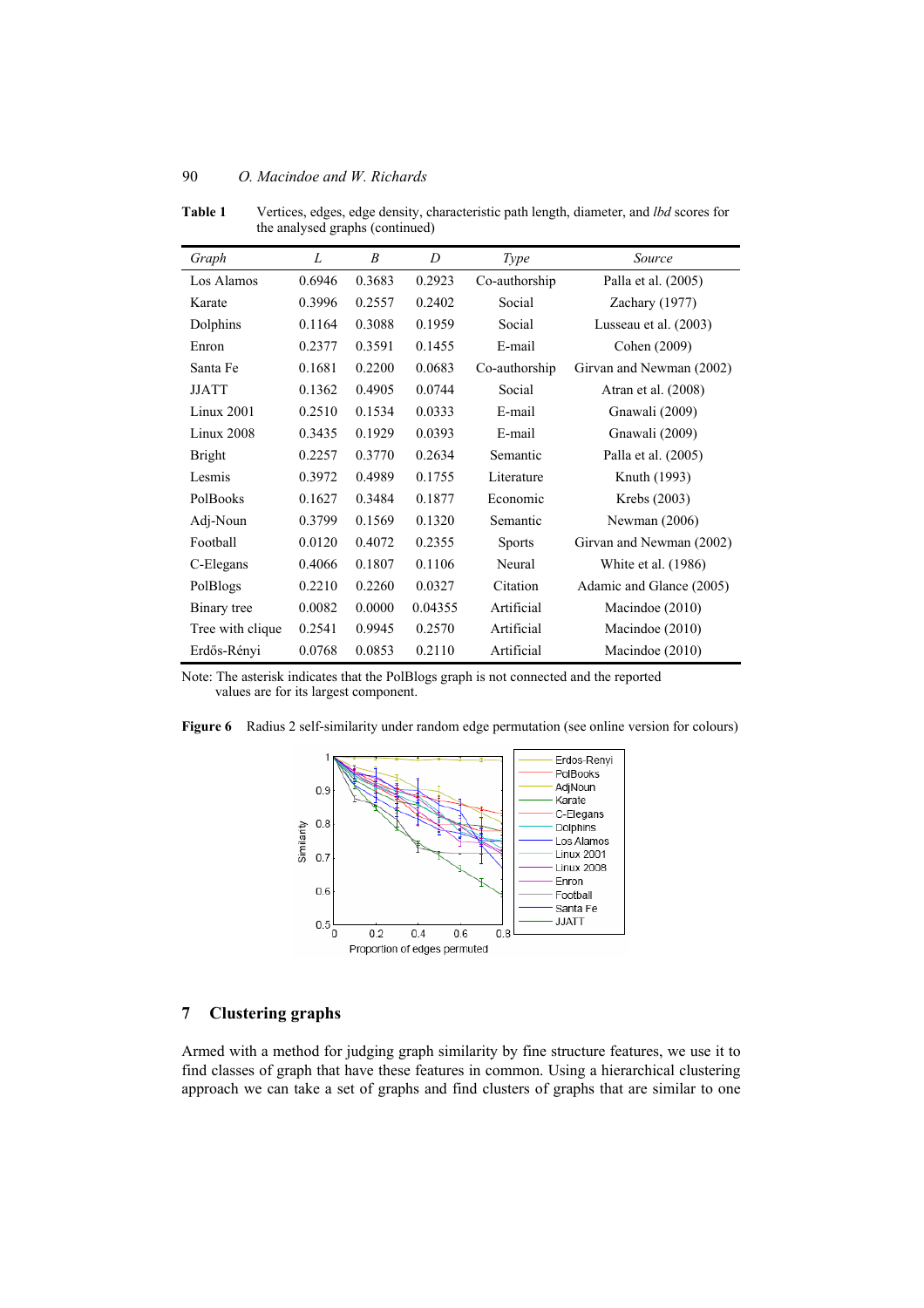another but dissimilar to graphs outside their cluster. There are many choices of clustering algorithm available, so we opted for the generality and simplicity using average-link hierarchical clustering following the method in Dunham (2002). In this agglomerative approach to clustering we compute the pairwise similarities of all the graphs in the set to be clustered. Initially, each graph is in its own cluster. At each step we then merge the two clusters for whom the mean similarity is highest, resulting in a hierarchy of graph clusters. Since there is no gold standard of graph groupings against which to judge the outcome of the clustering, this should be viewed as an exploratory analysis.

**Figure 7** Radius 2 and full graph similarities, (a) radius 2 graph similarities (b) full graph similarities



We performed our clustering analysis on the same set of graphs listed in Table 1. Figure 7(a) shows the pairwise similarity between each graph in the set computed with a radius of 2. By contrast, Figure 7(b) shows the similarity between the graphs judged by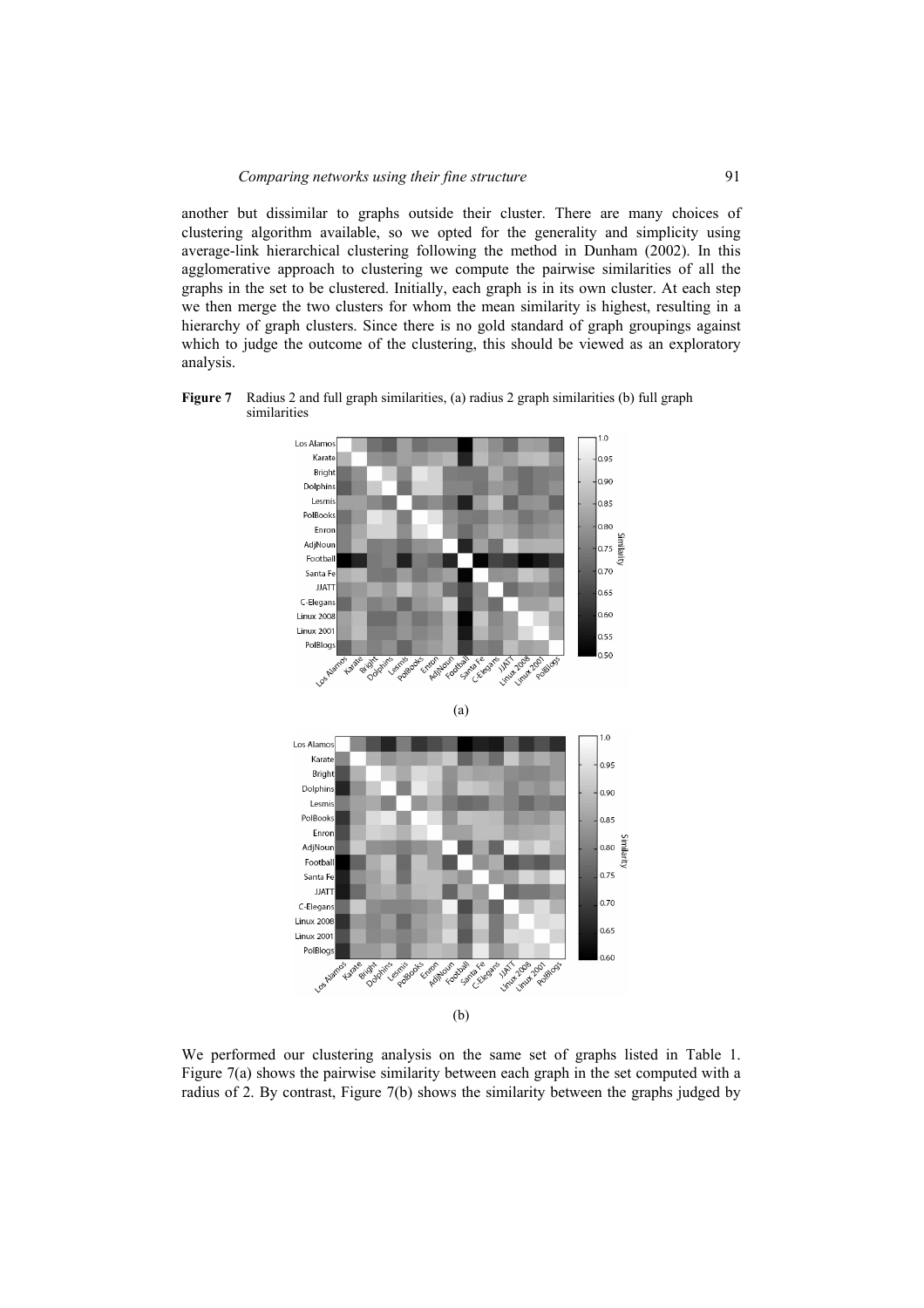the inverse of distance between their full-graph *LBD* scores. Contrasting these results, it is clear there is a qualitative difference between similarity judged at the full graph level and similarity judged at the fine structure level. This is particularly visible in the distinctive dissimilarity of the football graph from other graphs in the set, judged by the fine structure analysis which has discovered the structural regularities in the graph that result from the generative process of match-making that forms it and gives it the locally homogenous structure that we saw in Section 5. The general conclusion we can draw from this is that two graphs can have a similar global structure, judged by their full graph LBD score, and yet have quite dissimilar fine structures.

Figures 8(a) and (b) show dendrograms for the results of the clustering using the radius 2 and full-graph similarity respectively. Horizontal lines represents clusters, with lines joining at a given similarity, shown on the horizontal axis, indicating that two clusters were chosen to be merged at that similarity threshold. The names of graphs derived from social data, such as e-mail correspondence or co-authorship are shown in red. Again, a key point is that the results are different, indicating that similarity in fine structure and full graph structure are not equivalent.





Note: Graphs with red names are derived from social data.

Looking at the clusters formed by the fine structure analysis, note that they often contain a mix of different kinds of graphs, for instance Bright, a semantic network, and PolBooks, a graph of book co-purchases, have the most similar fine structures. Other clusters are more homogenous, for instance the two Linux graphs are placed in the same initial cluster, which suggests that there is consistency in the way that e-mail correspondence on the Linux mailing list is structured over time. The Linux graphs in turn form part of a larger cluster that contains the majority of the social graphs, yet interestingly does not contain Enron, the other e-mail correspondence graph in the dataset. AdjNoun, a semantic network, and C-Elegans, a neural network, are the only two graphs that are judged as being more similar to each other than to any other graphs in the dataset in both the full graph and fine structure analyses. This fine structure similarity judgement stems from the fact that in both cases the LBD distributions of the radius 2 sub-graphs of both these graphs balance bonding and diversity against one another whilst having a high-skewing spread of leadership scores.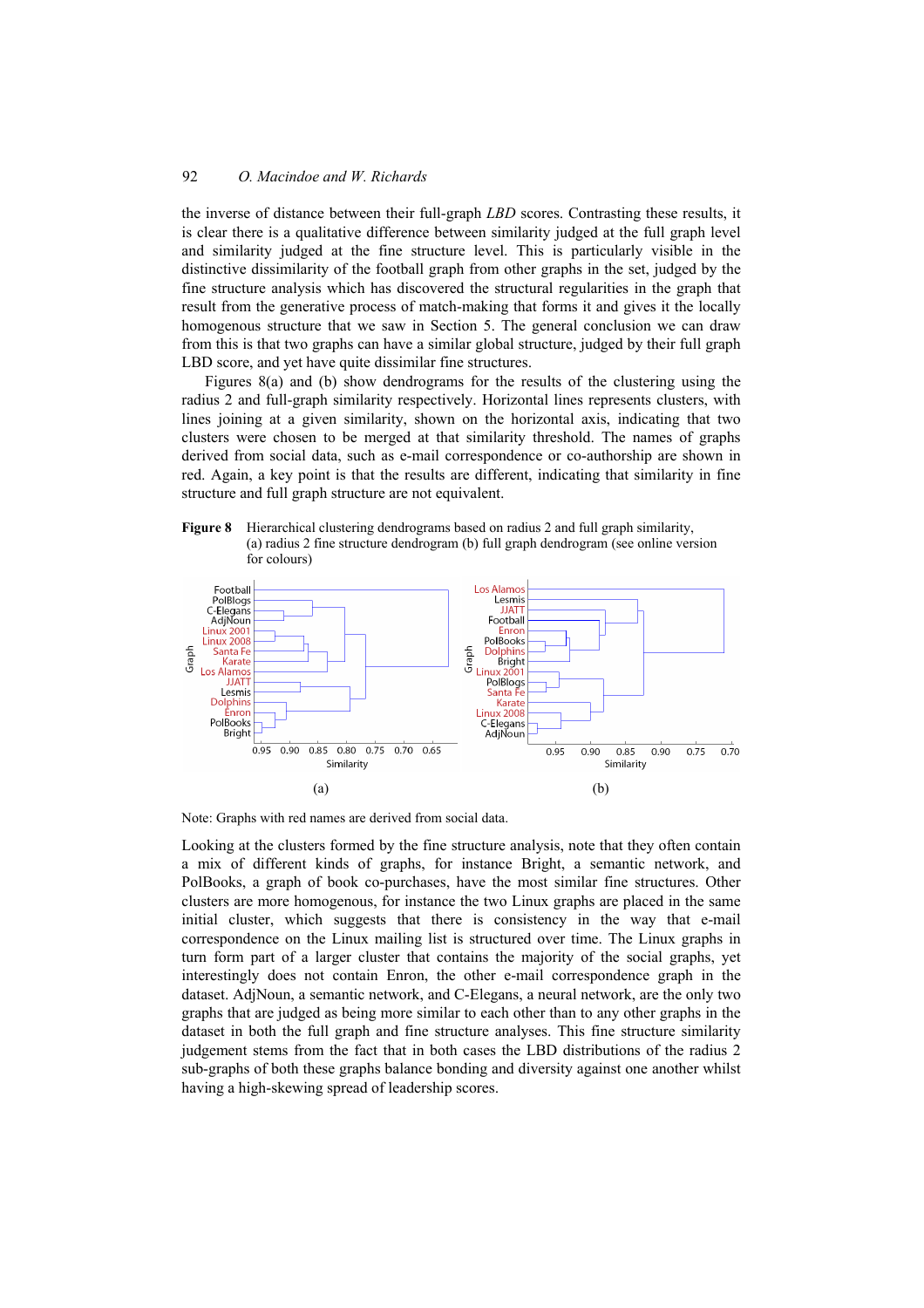The dissimilarity of the football graph from all other graphs, judged by its fine structure, is again due to a combination of its small radius, which leads to its radius 2 sub-graphs being relatively homogenous, and the fact that there is low variation in the degree of its vertices, which leads to low leadership scores that are uncommon in other graphs such as social networks, which tend to contain more variation in connectivity. These considerations lead it to be placed in a cluster by itself in the fine structure analysis, whereas the full graph clustering does not respond to its unusually homogenous fine structure.

Neither the full-graph nor the fine structure similarity measure judges the collaboration networks Santa Fe and Los Alamos to be particularly similar. In the case of fine structure, this is most likely because the small number of vertices in the Los Alamos graph makes its distribution much more sparse along the leadership axis than the Santa Fe graph, even though the bonding and diversity scores fall in a similar range. At the full graph level, the differences are even more pronounced, with the Los Alamos graph having a much higher leadership and bonding than Santa Fe. Together these suggest that the idiosyncratic characteristics of a particular group of collaborators are more crucial to the formation of a graph's structure at both a macro level and in its fine structure than the mere fact that the graph represents people collaborating on papers as opposed so some other activity such as corresponding via e-mail.

It is also interesting to note that both analyses make very similar judgements about the higher level clustering of the graphs. Both methods judge that there is one hierarchical cluster containing JJATT, Dolphins, Enron, PolBooks, Bright, and Lesmis and another containing AdjNoun, C-Elegans, PolBlogs, Karate, Santa Fe, and the two Linux graphs, with some disagreement about the placement of Football and Los Alamos, which are in a sense exceptional due to either their homogenous structure or small size. At the fine structure level these cluster distinctions seem to be related to the tightness of the spread along the leadership dimension, but at level of similarity at which these two clusters are finally merged the intra-cluster similarities are themselves quite low, making a general characterisation of the distinct clusters hard.

Finally, note that in the fine structure clustering the majority of the graphs drawn from social data are placed together in one homogenous cluster. The excluded graphs are JJATT, which exhibits unusually high *B* scores in its sub-graphs, Dolphins, which is from non-human social data, and the Enron e-mail graph. By contrast, the clustering based on full graph *LBD* scores produces clusters that are very mixed with respect to the source of their graph data.

## **8 Discussion**

In the previous section, we identified clusters of graphs with similar features in their fine structure. The natural question then is how does this common structure arise? One of the hopes of network analysis is that studying their structure may give clues as to the generative processes that underlie their formation. One might ask whether the structural features arising from some proposed model of network growth leads to the kind of structure seen in empirical data on networks. For example, which networks might be the result of the preferential attachment of new vertices to well connected old ones, as in Barabasi-Albert scale free networks, or which networks resemble the small world constructions of Watts and Strogatz?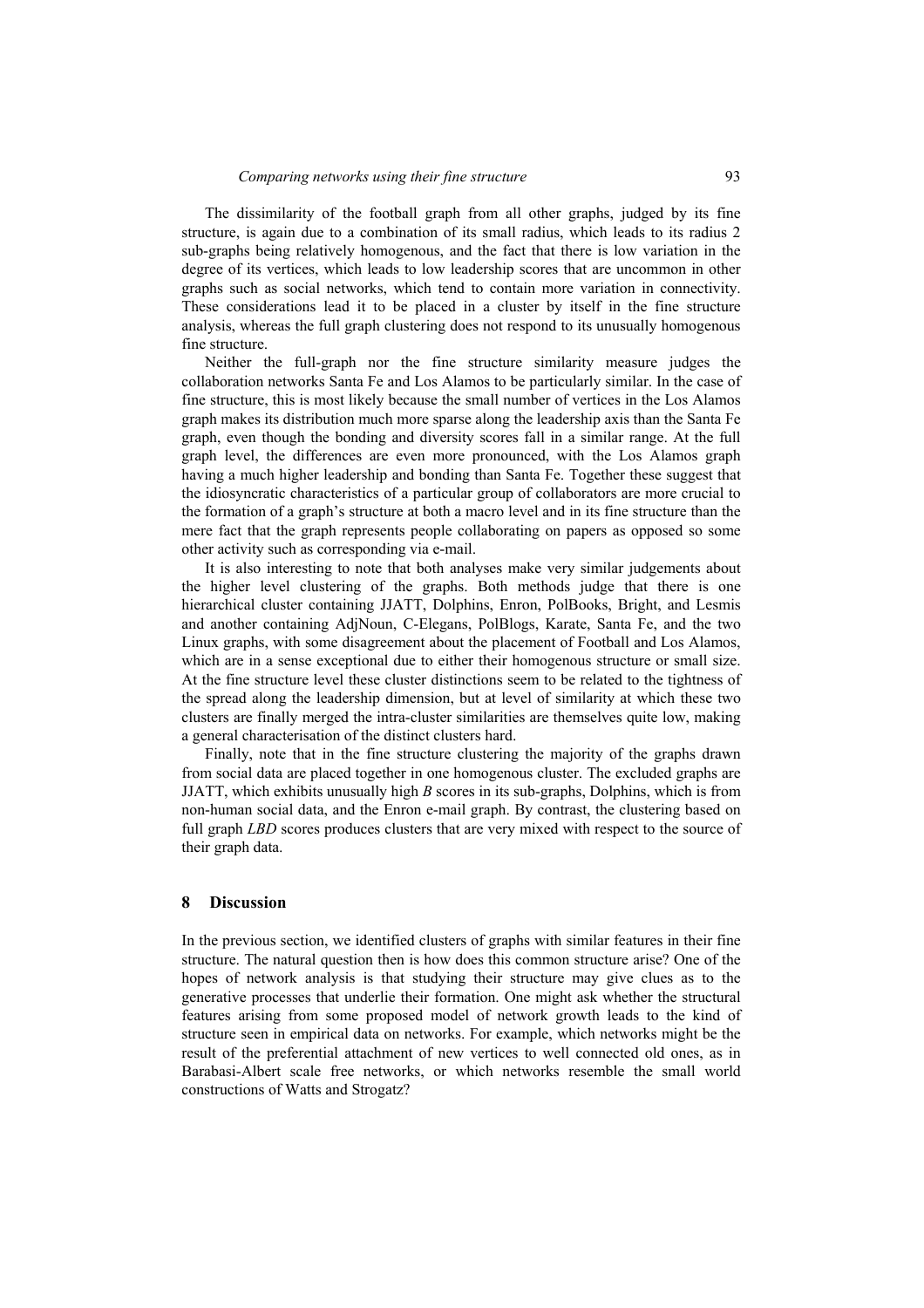In Figure 1, we showed the loci of full graph *lbd* scores displayed for a range of parameters for several well studied models, namely Erdős-Rényi random graphs, Watt-Strogatz small world graphs, and Barabasi-Albert scale free graphs. These loci characterise the range of full graph structural features that these models generate when used to produce graphs of roughly the same order as the empirical networks analysed. The fact that the *lbd* scores of empirically observed networks do not lie within any of these loci is evidence against any of these models being adequate characterisations of the generative processes that produced them. Although not shown here, this negative result is also supported by clustering results for these models using the fine structure similarity measure presented in Section 6, which place graphs generated by the models in clusters that are separate from the empirically observed networks.

An unachieved objective was to characterise typical *LBD* distributions produced by well studied generative processes. As a first step towards this kind of analysis we can point to our investigation of the self-similarity of permuted Erdős-Rényi random graphs in Section 6 as an example of evidence for the existence of homogenous fine structure across different instantiations of a given model of network formation. Recall that in permuting the edges of a random graph the effect was to transform one Erdős-Rényi random graph into another instance of a random graph with the same parameters and that all of these instances were judged similar by our fine structure comparison technique. This empirical observation suggests that it is a property of the process that generates Erdős-Rényi random graphs that causes their fine structure to tend to be similar, but more analytic work is needed to prove this in the general case. Characterising the range of *LBD* distributions that other models generate is an important challenge, with only baby steps currently in place (Richards and Macindoe, 2010a), but initial investigations strongly suggest that random graph, scale free, and small world network growth models do not adequately characterise the empirically observed fine structure of social networks of the scale presented in this paper.

On a more positive note, the fine structure analysis of some pairs of networks in Section 6 revealed some compelling pairwise similarities, for instance the Linux correspondence networks are very similar both in their full graph and fine structure, despite being drawn from data generated years apart. This suggests the existence of a consistent generative process responsible for this homogenous structure, which could in principle be modelled. However, we also have evidence that the generative process that produces graphs representing the same phenomena, for instance e-mail correspondence graphs, can be quite idiosyncratic. One might expect that if the Enron and Linux correspondence graphs were generated by a similar process, then their fine structure should be similar too, but in fact neither their fine structure nor their full graph structure is similar, which suggests that dissimilarities in the organisational structures of Enron and the Linux kernel developers are more crucial factors in the formation of the graphs than the mere fact that the graphs represent e-mail correspondence. As mentioned in the previous section we can draw similar conclusions for collaboration graphs.

Our conclusion is that the specific conditions under which the phenomena that a graph models take place can be more crucial for its fine structure characteristics than the general class of phenomena that the graph represents. A core challenge for further research then is to characterise these conditions and the generative processes to which they give rise. Our fine structure analysis technique is a key a tool for judging the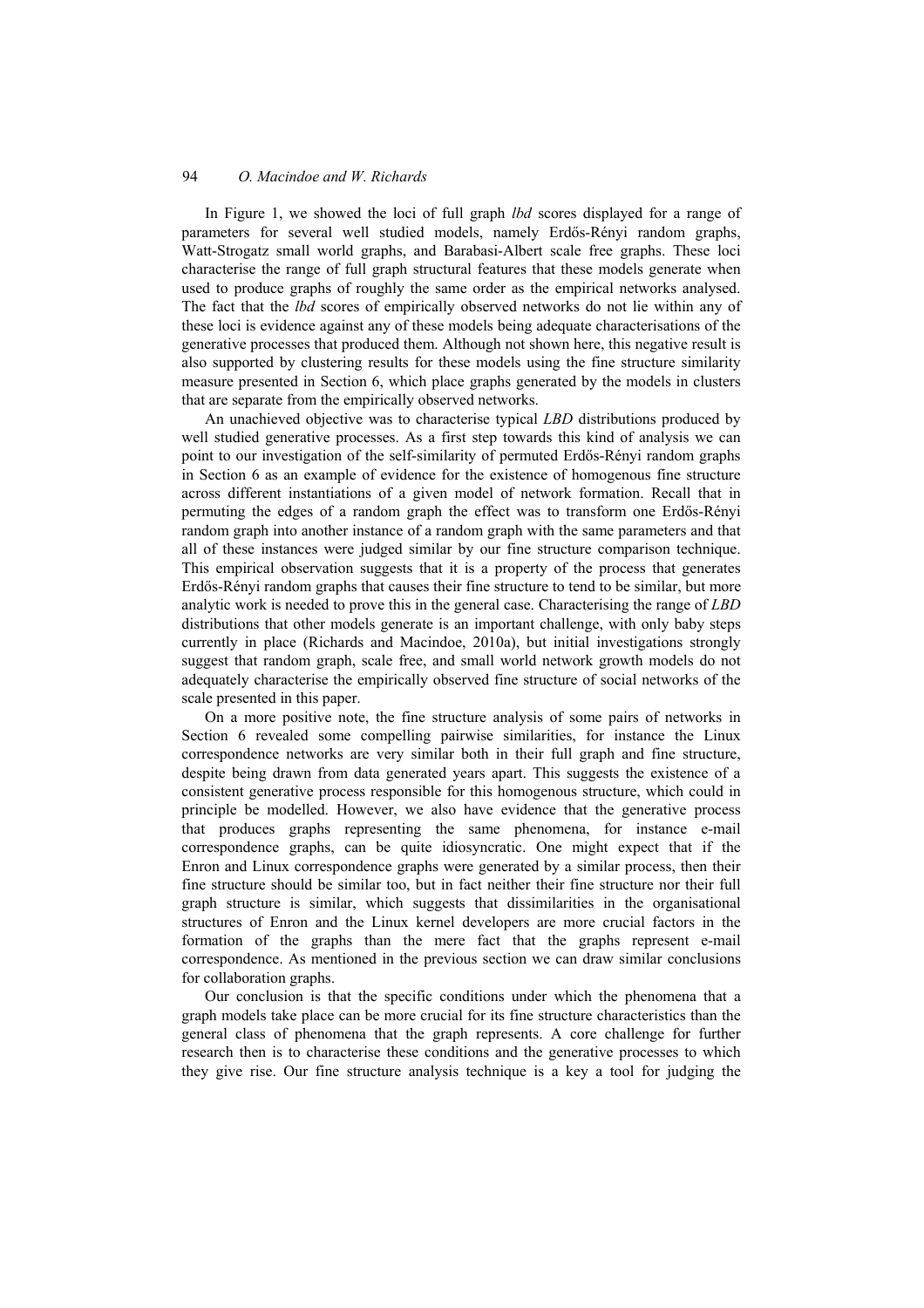plausibility of a proposed generative process by providing a method for judging the similarity between the fine structure of an empirically observed graph and graphs produced by a proposed model. Our technique can also help identify networks that may have common generative processes by highlighting networks that have high fine structure similarity at a range of local neighbourhood radii. Identifying the commonalities between these networks may then help develop models of generative processes that explain these structural similarities.

## **9 Conclusions**

The key contribution of this paper is the introduction of a method for comparing the fine structure of graphs based on socially relevant features. The method makes use of the distribution of structural features of the sub-graphs that comprise the local neighbourhoods within the network at a given scale of granularity, which we called the network's *LBD* distribution at that granularity. These features summarise structural characteristics that are particularly relevant for social networks, yet are general enough to be relevant for large classes of graphs. We demonstrated that the choice of granularity, controlled by the radius of the sub-graphs for which an *LBD* distribution is computed, can have a strong effect on the shapes of distributions and by extension the similarity measures computed from them.

We demonstrated that our method produces intuitive results when comparing graphs against permutations of themselves and then used the measure to cluster a diverse set of graphs. We contrasted our clustering with that produced by a method that judged similarity based simply off the *LBD* score for a full graph and showed that the fine structure-based clustering gave a better agreement in some cases with our intuitions, for instance judging two graphs of e-mail correspondence from the Linux kernel mailing list to be similar in contrast with the full graph *LBD* clustering.

We noted for the set of graphs we were analysing that their fine structural similarity did not seem to be dependent upon the phenomena that the graphs were modelling. This led us to conclude that idiosyncratic features of organisations were likely to have more influence on a graph's fine structure than broad commonalities between people's e-mail correspondence or collaborative research behaviour. Furthermore our analysis showed that graphs can be judged similar by their full graph structure and yet dissimilar by their fine graph structure, emphasising the importance of choosing the granularity of analysis at which a similarity judgement is to be made.

Our technique is a useful tool both for comparing empirical graphs and for comparing the fine structure of graphs produced by a proposed generative process to the empirically observed graphs that they are seeking to explain.

## **Acknowledgements**

The authors would like to thank Omprakash Gnawali for providing the Linux e-mail data and also the AFOSR for support under a MURI grant A9550-05-1-0321.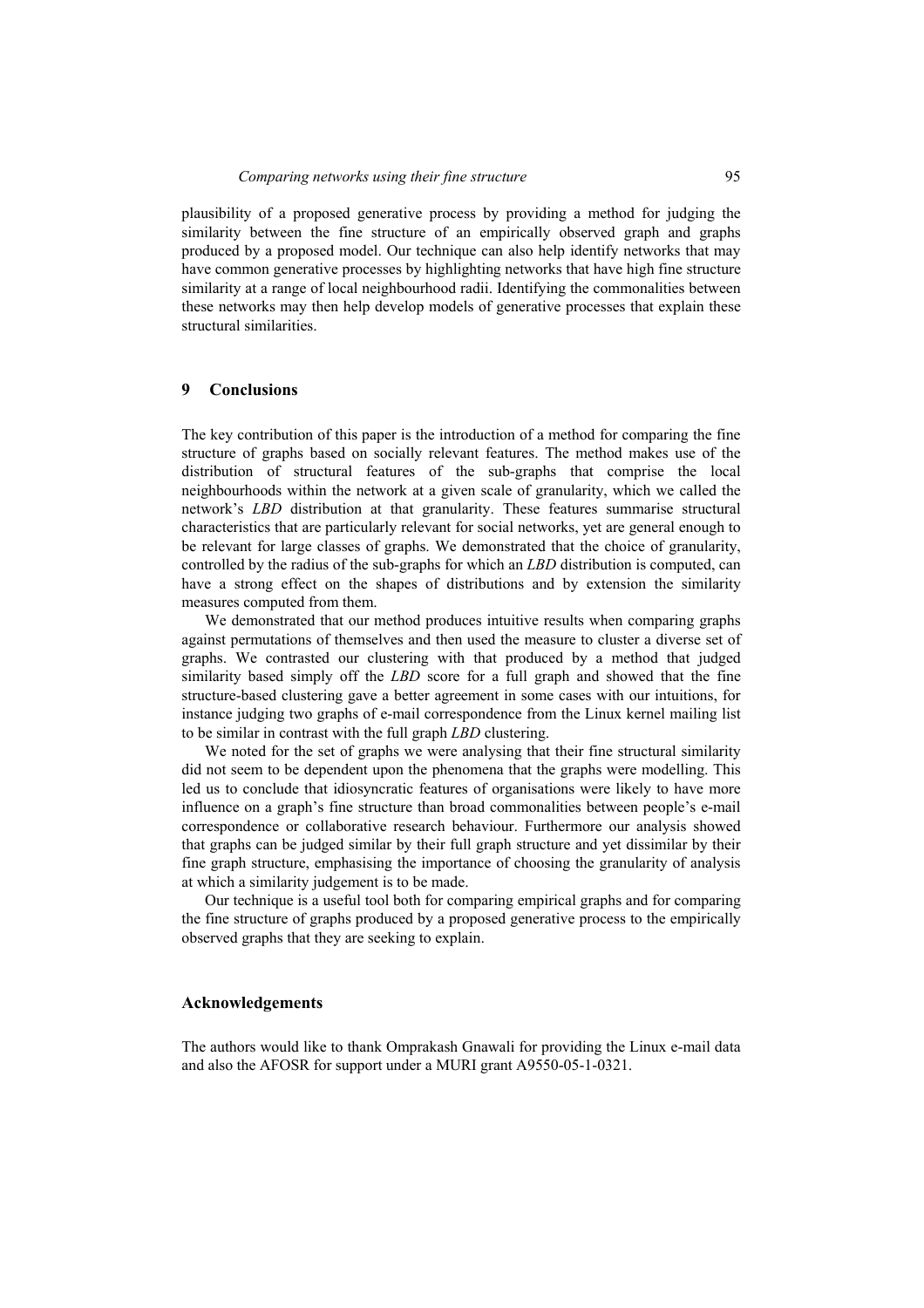#### **References**

- Adamic, L.A. and Glance, N. (2005) 'The political blogosphere and the 2004 US election', *Proceedings of the WWW-2005 Workshop on the Weblogging Ecosystem*.
- Anderson, C.J., Wasserman, S. and Crouch, B. (1999) 'A p\* primer: logit models for social networks', *Social Networks*, Vol. 21, pp.37–66.
- Atran, S., Bennett, S., Fatica, A., Magouirk, J., Noricks, D., Sageman, M. and Wright, D. (2008) *John Jay & ARTIS Transnational Terrorism (JJATT) Dataset*, available at http://doitapps.jjay.cuny.edu/jjatt/.
- Borgwardt, K.M. (2007) 'Graph kernels', PhD dissertation, Ludwig Maximilians University, Munich.
- Cohen, W.W. (2009) *Enron Email Dataset*, available at http://www.cs.cmu.edu/enron/.
- Dunham, M.H. (2002) *Data Mining: Introductory and Advanced Topics*, Prentice Hall, New Jersey.
- Freeman, L.C. (1978) 'Centrality in social networks: conceptual clarification', *Social Networks*, Vol. 1, pp.215–239.
- Girvan, M. and Newman, M.E.J. (2002) 'Community structure in social and biological networks', *Proceedings of the National Academy of Sciences*, Vol. 99, No. 12, pp.7821–7826.
- Gnawali, O.D. (2009) 'Linux kernel email communication networks from January 2001 and 2008', *Personal Communication*.
- Knuth, D.E. (1993) *The Stanford GraphBase: A Platform for Combinatorial Computing*, Addison-Wesley, Reading.
- Krebs, V. (2003) *Books about US Politics Dataset (unpublished)*, available at http://www.orgnet.com/.
- Lusseau, D., Schneider, K., Boisseau, O.J., Haase, P., Slooten, E. and Dawson, S.M. (2003) 'The bottlenose dolphin community of doubtful sound features a large proportion of long-lasting associations', *Behavioral Ecology and Sociobiology*, Vol. 54, pp.396–405.
- Macindoe, O. (2010) 'Investigating the fine grained structure of networks', Masters thesis, Massachusetts Institute of Technology, Cambridge.
- McWherter, D. (2001) 'Approximate variations of graph matching and applications', Masters thesis, Drexel University, Philadelphia.
- Milo, R., Shen-Orr, S., Itzkovitz, S., Kashtan, N., Chklovskii, D. and Alon, U. (2002) 'Network motifs: simple building blocks of complex networks', *Science*, Vol. 298, pp.824–827.
- Newman, M.E.J. (2003) 'The structure and function of complex networks', *SIAM Review*, Vol. 45, pp.167–256.
- Newman, M.E.J. (2006) 'Finding community structure in networks using the eigenvectors of matrices', *Physics Review E*, Vol. 74.
- Palla, G., Derényi, I., Farkas, I. and Vicsek, T. (2005) 'Uncovering the overlapping community structure of complex networks in nature and society', *Nature*, Vol. 435, pp.814–818.
- Peabody, M. (2002) 'Finding groups of graphs in databases', Masters thesis, Drexel University, Philadelphia.
- Pele, O. and Werman, M. (2008) 'A linear time histogram metric for improved sift matching', *Proceedings of the European Conference on Computer Vision*.
- Pele, O. and Werman, M. (2009) 'Fast and robust earth mover's distances', *Proceedings of the International Conference on Computer Vision*.
- Read, R. and Wilson, R. (1998) *An Atlas of Graphs*, Oxford Press.
- Richards, W. and Macindoe, O. (2010a) 'Characteristics of small networks', MIT-CSAIL, Tech. Rep. 033.
- Richards, W. and Macindoe, O. (2010b) 'Decomposing social networks', *Proceedings of the Second IEEE Conference on Social Computing*.